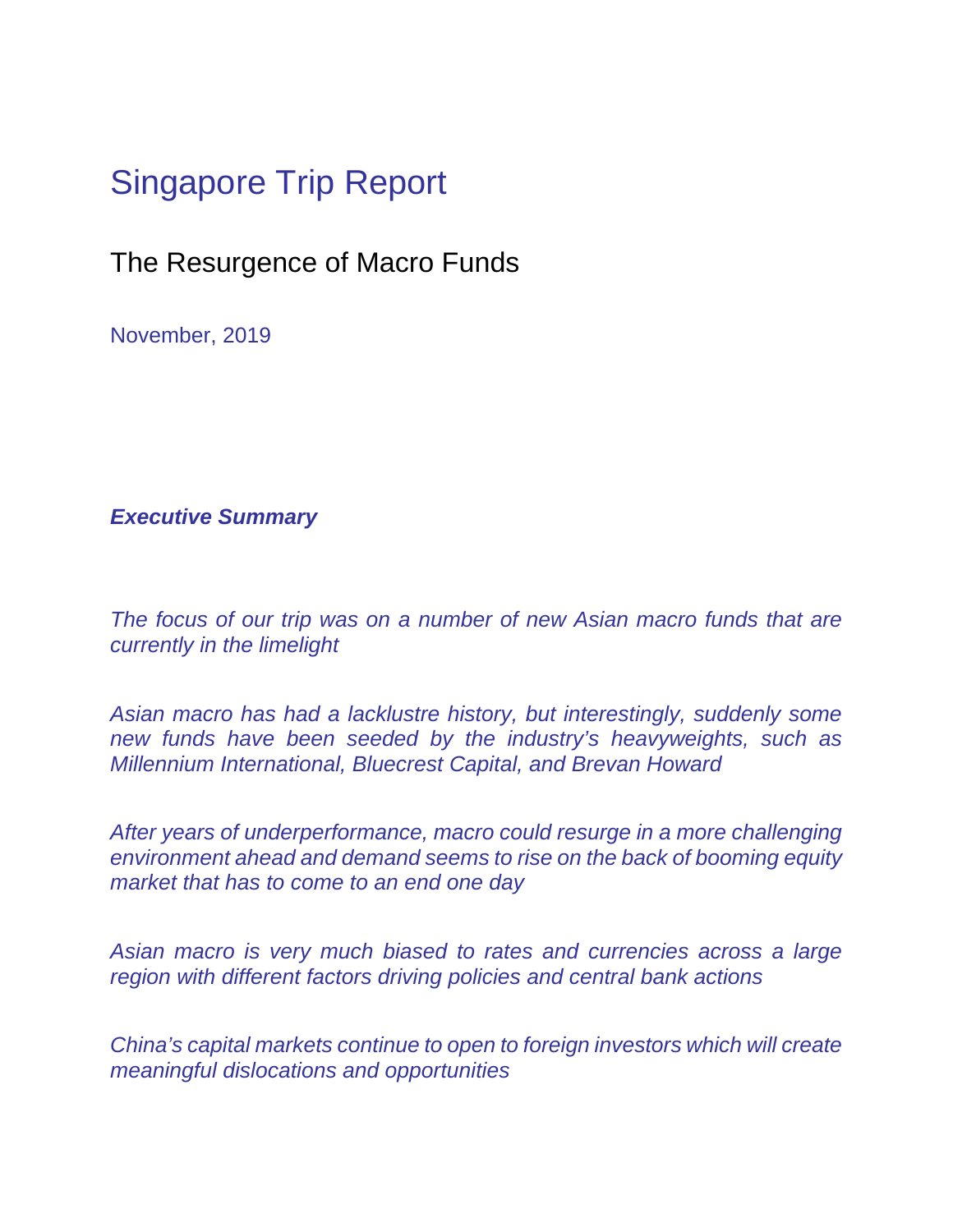#### **The Struggle of Hedge Funds**

Hedge funds have been struggling as the stock market continues higher. More and more closings have been seen over the last several years, and this trend is likely to continue.

As the market approaches the end of this bull market, we will likely see many more funds go out of business just at the time investors will need them most.

With the latest news of Louis Bacon Moore and Stone Milliner closing down their hedge funds, we are seeing further evidence of the difficulties hedge funds have been having during recent years. But, if you think about the counter-intuitive nature of this trend, it is actually quite interesting.

As prices go up, more and more people want to buy into the market. In other words, higher prices beget higher prices, and this is how the herding principle drives stock markets to their all-time highs. However, there comes a point when the money runs out. When all buyers have bought into the market, there is no more money left to push it higher. So, it is not "selling" which ends a bull market, but simply the lack of buying. When we reach a bullish extreme when all buyers have bought all they have wanted, stock markets end their bull phase, and begin to transition into a bear phase. This is simply the nature of the stock market.

When we look to hedge funds, we expect they will outperform the market, which is why we would consider paying them their high fees. Of course, this makes sense during a bear market, which is the ideal environment during which an investor turns to hedge funds.

However, when the market is in a strong bull phase, most investors believe all they have to do is put their money into an index fund or an ETF, which means the demand for hedge funds dry up as the bull market matures. When investors do not perceive any risk in the market, then the demand for hedge funds must decline.

In fact, we have been seeing this happen in real time of late. In the last three quarters, more hedge funds have closed than have opened.

#### **Shrinking Ranks**

More hedge funds closed than opened for third straight quarter